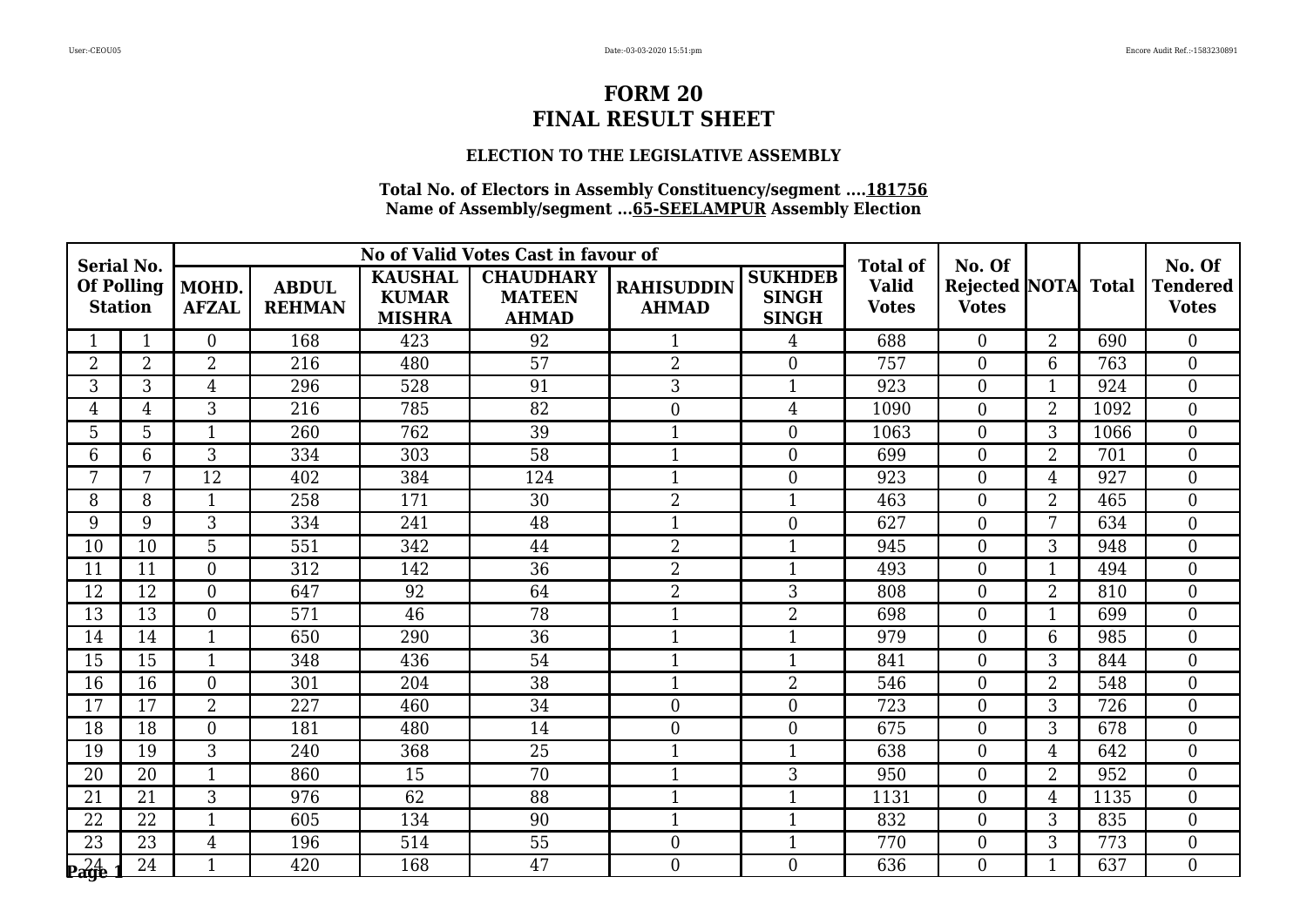### **ELECTION TO THE LEGISLATIVE ASSEMBLY**

| <b>Serial No.</b>                   |    |                       |                               |                                                 | No of Valid Votes Cast in favour of               |                                   |                                                | <b>Total of</b>              | No. Of                              |                |      | No. Of                          |
|-------------------------------------|----|-----------------------|-------------------------------|-------------------------------------------------|---------------------------------------------------|-----------------------------------|------------------------------------------------|------------------------------|-------------------------------------|----------------|------|---------------------------------|
| <b>Of Polling</b><br><b>Station</b> |    | MOHD.<br><b>AFZAL</b> | <b>ABDUL</b><br><b>REHMAN</b> | <b>KAUSHAL</b><br><b>KUMAR</b><br><b>MISHRA</b> | <b>CHAUDHARY</b><br><b>MATEEN</b><br><b>AHMAD</b> | <b>RAHISUDDIN</b><br><b>AHMAD</b> | <b>SUKHDEB</b><br><b>SINGH</b><br><b>SINGH</b> | <b>Valid</b><br><b>Votes</b> | Rejected NOTA Total<br><b>Votes</b> |                |      | <b>Tendered</b><br><b>Votes</b> |
| 25                                  | 25 | $\overline{0}$        | 204                           | 359                                             | 44                                                | 1                                 | $\mathbf{1}$                                   | 609                          | $\overline{0}$                      | 3              | 612  | $\theta$                        |
| 26                                  | 26 | $\mathbf{1}$          | 198                           | 414                                             | 29                                                | $\overline{2}$                    | $\boldsymbol{0}$                               | 644                          | $\boldsymbol{0}$                    | 3              | 647  | $\overline{0}$                  |
| 27                                  | 27 | $\mathbf{1}$          | 275                           | 677                                             | $\overline{56}$                                   | $\overline{2}$                    | $\overline{2}$                                 | 1013                         | $\boldsymbol{0}$                    | $\overline{0}$ | 1013 | $\boldsymbol{0}$                |
| 28                                  | 28 | $\overline{4}$        | 762                           | 138                                             | 61                                                | $\boldsymbol{0}$                  | $\overline{4}$                                 | 969                          | $\boldsymbol{0}$                    | 3              | 972  | $\overline{0}$                  |
| 29                                  | 29 | $\overline{0}$        | 166                           | 554                                             | $\overline{36}$                                   | $\overline{0}$                    | $\boldsymbol{0}$                               | 756                          | $\boldsymbol{0}$                    | $\overline{2}$ | 758  | $\overline{0}$                  |
| 30                                  | 30 | $\mathbf{1}$          | 266                           | 725                                             | 66                                                | $\mathbf{1}$                      | $\boldsymbol{0}$                               | 1059                         | $\overline{0}$                      | $\overline{4}$ | 1063 | $\boldsymbol{0}$                |
| 31                                  | 31 | $\overline{2}$        | 397                           | 19                                              | 46                                                | $\mathbf{1}$                      | $\boldsymbol{0}$                               | 465                          | $\boldsymbol{0}$                    | $\theta$       | 465  | $\overline{0}$                  |
| 32                                  | 32 | $\mathbf{1}$          | 369                           | 426                                             | $\overline{37}$                                   | $\boldsymbol{0}$                  | $\boldsymbol{0}$                               | 833                          | $\boldsymbol{0}$                    | $\overline{2}$ | 835  | $\boldsymbol{0}$                |
| 33                                  | 33 | 3                     | 782                           | 60                                              | 57                                                | $\mathbf{1}$                      | $\boldsymbol{0}$                               | 903                          | $\boldsymbol{0}$                    | 1              | 904  | $\boldsymbol{0}$                |
| 34                                  | 34 | $\overline{3}$        | 909                           | 7                                               | 79                                                | $\mathbf{1}$                      | $\mathbf{1}$                                   | 1000                         | $\overline{0}$                      | 3              | 1003 | $\theta$                        |
| 35                                  | 35 | $\overline{2}$        | 1153                          | 5                                               | 141                                               | $\overline{0}$                    | $\boldsymbol{0}$                               | 1301                         | $\boldsymbol{0}$                    | 5              | 1306 | $\overline{0}$                  |
| 36                                  | 36 | $\overline{0}$        | 666                           | 67                                              | 183                                               | $\boldsymbol{0}$                  | $\boldsymbol{0}$                               | 916                          | $\boldsymbol{0}$                    | -1             | 917  | $\overline{0}$                  |
| 37                                  | 37 | $\overline{2}$        | 803                           | 24                                              | 146                                               | $\overline{2}$                    | $\boldsymbol{0}$                               | 977                          | $\boldsymbol{0}$                    | $\overline{2}$ | 979  | $\boldsymbol{0}$                |
| 38                                  | 38 | $\overline{2}$        | 684                           | 142                                             | 186                                               | $\overline{0}$                    | $\overline{2}$                                 | 1016                         | $\overline{0}$                      | $\overline{0}$ | 1016 | $\overline{0}$                  |
| 39                                  | 39 | 8                     | 401                           | 461                                             | 85                                                | $\overline{2}$                    | $\mathbf{1}$                                   | 958                          | $\overline{0}$                      | $\overline{2}$ | 960  | $\overline{0}$                  |
| 40                                  | 40 | $\overline{0}$        | 282                           | 358                                             | 102                                               | $\mathbf{0}$                      | $\mathbf{1}$                                   | 743                          | $\boldsymbol{0}$                    | $\overline{2}$ | 745  | $\boldsymbol{0}$                |
| 41                                  | 41 | 6                     | 207                           | 209                                             | 58                                                | $\mathbf{1}$                      | $\boldsymbol{0}$                               | 481                          | $\boldsymbol{0}$                    | $\theta$       | 481  | $\boldsymbol{0}$                |
| 42                                  | 42 | $\overline{2}$        | 177                           | 355                                             | 45                                                | $\overline{0}$                    | $\mathbf{1}$                                   | 580                          | $\boldsymbol{0}$                    | $\overline{2}$ | 582  | $\overline{0}$                  |
| 43                                  | 43 | $\overline{4}$        | 149                           | 542                                             | $\overline{31}$                                   | $\overline{0}$                    | $\boldsymbol{0}$                               | 726                          | $\overline{0}$                      | 6              | 732  | $\overline{0}$                  |
| 44                                  | 44 | $\mathbf{1}$          | 403                           | 594                                             | 154                                               | $\boldsymbol{0}$                  | $\boldsymbol{0}$                               | 1152                         | $\boldsymbol{0}$                    | 3              | 1155 | $\boldsymbol{0}$                |
| 45                                  | 45 | 8                     | 170                           | 660                                             | 32                                                | 3                                 | $\mathbf{1}$                                   | 874                          | $\overline{0}$                      | $\overline{4}$ | 878  | $\overline{0}$                  |
| 46                                  | 46 | $\overline{4}$        | 406                           | 639                                             | 88                                                | $\overline{2}$                    | $\boldsymbol{0}$                               | 1139                         | $\boldsymbol{0}$                    | $\overline{0}$ | 1139 | $\overline{0}$                  |
| 47                                  | 47 | 5                     | 103                           | 432                                             | 11                                                | $\boldsymbol{0}$                  | $\boldsymbol{0}$                               | 551                          | $\boldsymbol{0}$                    | $\mathbf 1$    | 552  | $\boldsymbol{0}$                |
| <b>Page</b>                         | 48 | $\overline{4}$        | 165                           | 591                                             | 26                                                | $\theta$                          | $\mathbf{1}$                                   | 787                          | $\overline{0}$                      | 3              | 790  | $\overline{0}$                  |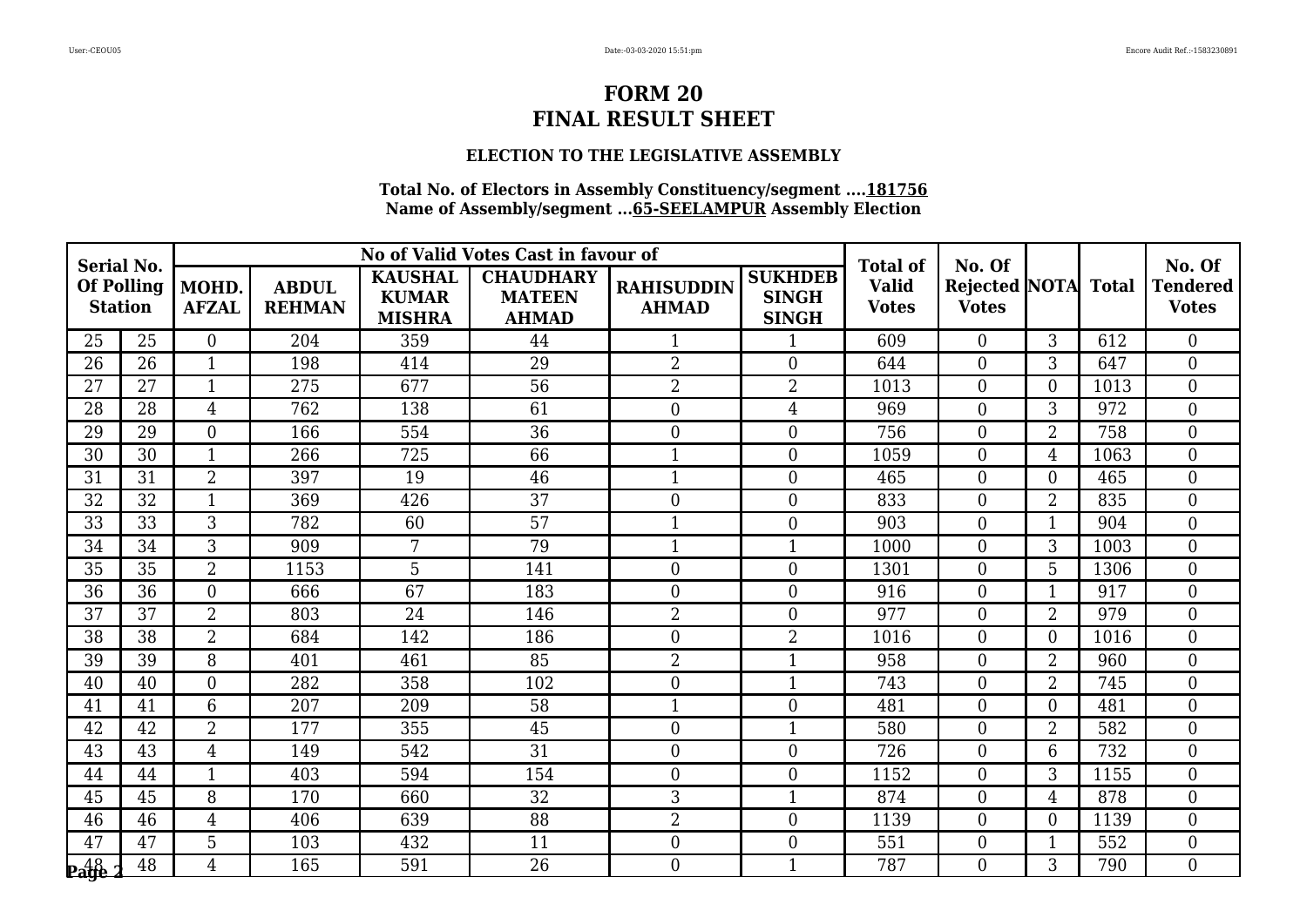### **ELECTION TO THE LEGISLATIVE ASSEMBLY**

| <b>Serial No.</b>                   |    |                       |                               |                                                 | No of Valid Votes Cast in favour of               |                                   |                                                | <b>Total of</b>              | No. Of                              |                |      | No. Of                          |
|-------------------------------------|----|-----------------------|-------------------------------|-------------------------------------------------|---------------------------------------------------|-----------------------------------|------------------------------------------------|------------------------------|-------------------------------------|----------------|------|---------------------------------|
| <b>Of Polling</b><br><b>Station</b> |    | MOHD.<br><b>AFZAL</b> | <b>ABDUL</b><br><b>REHMAN</b> | <b>KAUSHAL</b><br><b>KUMAR</b><br><b>MISHRA</b> | <b>CHAUDHARY</b><br><b>MATEEN</b><br><b>AHMAD</b> | <b>RAHISUDDIN</b><br><b>AHMAD</b> | <b>SUKHDEB</b><br><b>SINGH</b><br><b>SINGH</b> | <b>Valid</b><br><b>Votes</b> | Rejected NOTA Total<br><b>Votes</b> |                |      | <b>Tendered</b><br><b>Votes</b> |
| 49                                  | 49 | $\overline{2}$        | 538                           | 45                                              | 269                                               | $\mathbf{1}$                      | $\mathbf{1}$                                   | 856                          | $\overline{0}$                      | $\Omega$       | 856  | $\theta$                        |
| 50                                  | 50 | $\overline{2}$        | 414                           | 32                                              | 149                                               | 1                                 | $\boldsymbol{0}$                               | 598                          | $\boldsymbol{0}$                    |                | 599  | $\overline{0}$                  |
| 51                                  | 51 | $\boldsymbol{0}$      | 835                           | 11                                              | 205                                               | $\overline{4}$                    | $\mathbf{1}$                                   | 1056                         | $\boldsymbol{0}$                    | 3              | 1059 | $\boldsymbol{0}$                |
| 52                                  | 52 | $\overline{0}$        | 474                           | $\overline{4}$                                  | 239                                               | $\boldsymbol{0}$                  | $\boldsymbol{0}$                               | 717                          | $\boldsymbol{0}$                    | $\overline{2}$ | 719  | $\overline{0}$                  |
| 53                                  | 53 | $\overline{0}$        | 813                           | $\overline{2}$                                  | 299                                               | $\mathbf 1$                       | $\boldsymbol{0}$                               | 1115                         | $\boldsymbol{0}$                    | 3              | 1118 | $\overline{0}$                  |
| 54                                  | 54 | $\overline{0}$        | 774                           | 14                                              | 299                                               | $\overline{2}$                    | $\overline{2}$                                 | 1091                         | $\boldsymbol{0}$                    | -1             | 1092 | $\boldsymbol{0}$                |
| 55                                  | 55 | $\overline{0}$        | 582                           | 6                                               | 307                                               | $\mathbf{1}$                      | $\boldsymbol{0}$                               | 896                          | $\boldsymbol{0}$                    | 3              | 899  | $\overline{0}$                  |
| 56                                  | 56 | $\boldsymbol{0}$      | 398                           | $\overline{4}$                                  | 240                                               | $\mathbf{1}$                      | $\boldsymbol{0}$                               | 643                          | $\boldsymbol{0}$                    | 3              | 646  | $\boldsymbol{0}$                |
| 57                                  | 57 | $\mathbf{1}$          | 390                           | 12                                              | 221                                               | $\mathbf{0}$                      | $\boldsymbol{0}$                               | 624                          | $\boldsymbol{0}$                    | 1              | 625  | $\boldsymbol{0}$                |
| 58                                  | 58 | $\overline{0}$        | 504                           | 3                                               | 273                                               | $\mathbf{1}$                      | $\mathbf{1}$                                   | 782                          | $\overline{0}$                      | $\theta$       | 782  | $\overline{0}$                  |
| 59                                  | 59 | $\overline{4}$        | 437                           | $\overline{2}$                                  | 175                                               | $\overline{2}$                    | $\boldsymbol{0}$                               | 620                          | $\boldsymbol{0}$                    | 3              | 623  | $\overline{0}$                  |
| 60                                  | 60 | $\mathbf{1}$          | 430                           | $\overline{2}$                                  | 258                                               | $\boldsymbol{0}$                  | $\mathbf{1}$                                   | 692                          | $\boldsymbol{0}$                    |                | 693  | $\overline{0}$                  |
| 61                                  | 61 | $\overline{2}$        | 417                           | 4                                               | 208                                               | $\boldsymbol{0}$                  | $\mathbf{1}$                                   | 632                          | $\boldsymbol{0}$                    |                | 633  | $\boldsymbol{0}$                |
| 62                                  | 62 | $\overline{0}$        | 787                           | 9                                               | 396                                               | $\overline{4}$                    | $\overline{2}$                                 | 1198                         | $\boldsymbol{0}$                    | $\overline{2}$ | 1200 | $\overline{0}$                  |
| 63                                  | 63 | $\mathbf{1}$          | 543                           | 5                                               | 102                                               | $\overline{0}$                    | $\boldsymbol{0}$                               | 651                          | $\boldsymbol{0}$                    | $\theta$       | 651  | $\overline{0}$                  |
| 64                                  | 64 | $\overline{0}$        | 516                           | $\overline{2}$                                  | 141                                               | $\mathbf 1$                       | $\mathbf{1}$                                   | 661                          | $\boldsymbol{0}$                    | $\overline{0}$ | 661  | $\boldsymbol{0}$                |
| 65                                  | 65 | $\overline{0}$        | 538                           | 9                                               | 144                                               | $\mathbf{1}$                      | $\boldsymbol{0}$                               | 692                          | $\boldsymbol{0}$                    | $\theta$       | 692  | $\boldsymbol{0}$                |
| 66                                  | 66 | 3                     | 621                           | 3                                               | 198                                               | $\overline{0}$                    | $\mathbf{1}$                                   | 826                          | $\boldsymbol{0}$                    | $\overline{0}$ | 826  | $\overline{0}$                  |
| 67                                  | 67 | $\mathbf{1}$          | 395                           | 3                                               | 123                                               | $\mathbf{0}$                      | $\mathbf{1}$                                   | 523                          | $\boldsymbol{0}$                    | $\overline{2}$ | 525  | $\overline{0}$                  |
| 68                                  | 68 | $\boldsymbol{0}$      | 326                           | $\overline{0}$                                  | 130                                               | $\mathbf{1}$                      | $\boldsymbol{0}$                               | 457                          | $\boldsymbol{0}$                    | $\theta$       | 457  | $\boldsymbol{0}$                |
| 69                                  | 69 | $\mathbf{1}$          | 698                           | 7                                               | 188                                               | $\overline{2}$                    | $\overline{0}$                                 | 896                          | $\overline{0}$                      | $\theta$       | 896  | $\overline{0}$                  |
| 70                                  | 70 | $\overline{0}$        | 451                           | 7                                               | 172                                               | $\boldsymbol{0}$                  | 1                                              | 631                          | $\boldsymbol{0}$                    |                | 632  | $\mathbf{0}$                    |
| 71                                  | 71 | $\mathbf{1}$          | 433                           | $\overline{4}$                                  | 91                                                | $\mathbf{1}$                      | $\boldsymbol{0}$                               | 530                          | $\boldsymbol{0}$                    | $\mathbf{0}$   | 530  | $\boldsymbol{0}$                |
| $\mathbf{p}_{\mathbf{a}}$ ge        | 72 | $\mathbf{1}$          | 639                           | 5                                               | 123                                               | $\mathbf{1}$                      | $\mathbf{1}$                                   | 770                          | $\overline{0}$                      | $\Omega$       | 770  | $\overline{0}$                  |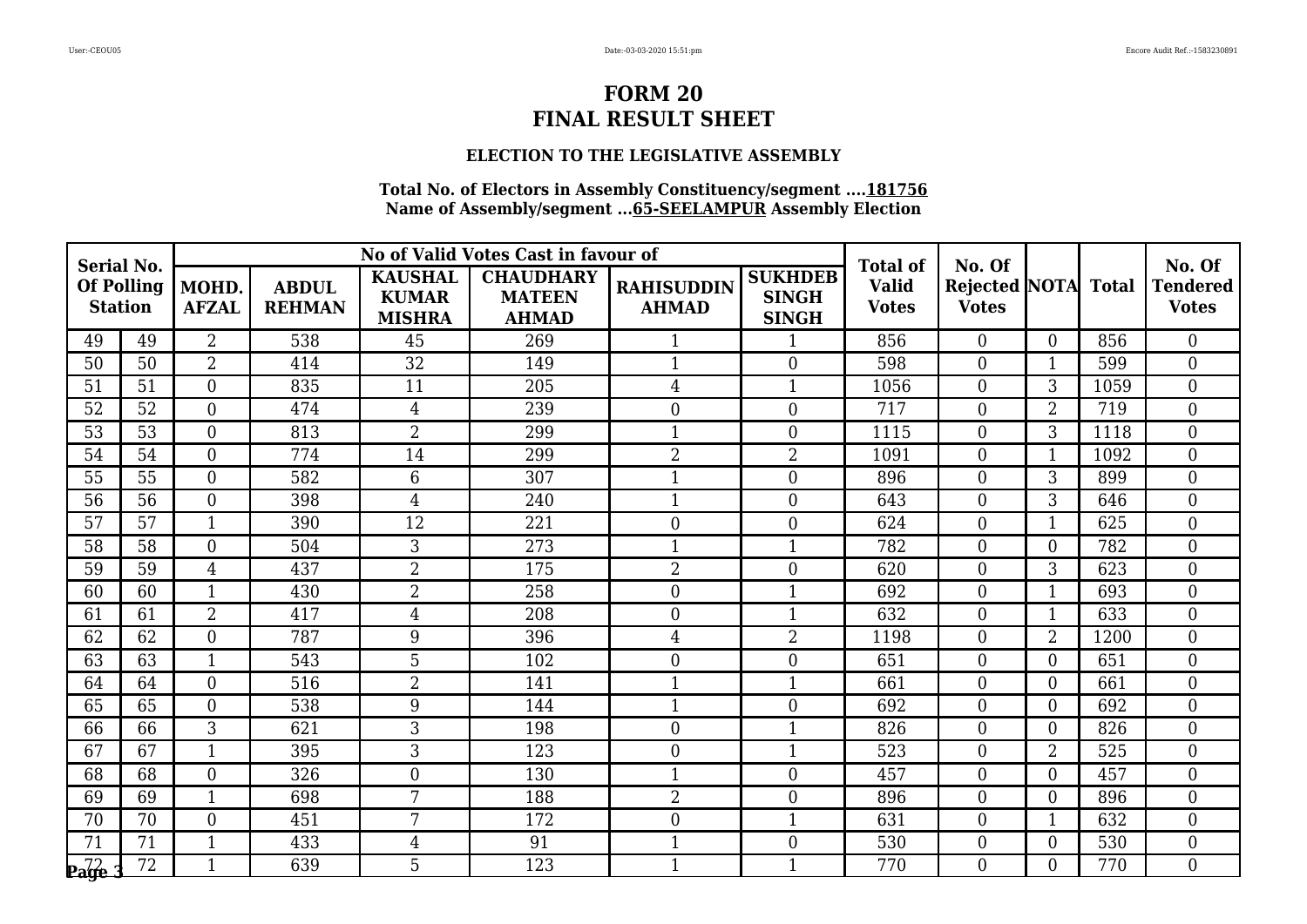### **ELECTION TO THE LEGISLATIVE ASSEMBLY**

| Serial No.                          |    |                       |                               |                                                 | No of Valid Votes Cast in favour of               |                                   |                                                | <b>Total of</b>              | No. Of                              |                |      | No. Of                          |
|-------------------------------------|----|-----------------------|-------------------------------|-------------------------------------------------|---------------------------------------------------|-----------------------------------|------------------------------------------------|------------------------------|-------------------------------------|----------------|------|---------------------------------|
| <b>Of Polling</b><br><b>Station</b> |    | MOHD.<br><b>AFZAL</b> | <b>ABDUL</b><br><b>REHMAN</b> | <b>KAUSHAL</b><br><b>KUMAR</b><br><b>MISHRA</b> | <b>CHAUDHARY</b><br><b>MATEEN</b><br><b>AHMAD</b> | <b>RAHISUDDIN</b><br><b>AHMAD</b> | <b>SUKHDEB</b><br><b>SINGH</b><br><b>SINGH</b> | <b>Valid</b><br><b>Votes</b> | Rejected NOTA Total<br><b>Votes</b> |                |      | <b>Tendered</b><br><b>Votes</b> |
| 73                                  | 73 | 3                     | 616                           | $\overline{2}$                                  | 120                                               | $\theta$                          | $\overline{2}$                                 | 743                          | $\overline{0}$                      | $\overline{2}$ | 745  | $\theta$                        |
| 74                                  | 74 | 3                     | 688                           | 5                                               | 208                                               | 3                                 | $\boldsymbol{0}$                               | 907                          | $\overline{0}$                      | $\overline{0}$ | 907  | $\overline{0}$                  |
| 75                                  | 75 | $\mathbf{1}$          | 586                           | $\overline{2}$                                  | 85                                                | $\overline{2}$                    | $\boldsymbol{0}$                               | 676                          | $\boldsymbol{0}$                    | $\overline{0}$ | 676  | $\boldsymbol{0}$                |
| 76                                  | 76 | $\overline{0}$        | 859                           | 5                                               | 165                                               | $\boldsymbol{0}$                  | $\boldsymbol{0}$                               | 1029                         | $\boldsymbol{0}$                    | $\overline{2}$ | 1031 | $\overline{0}$                  |
| 77                                  | 77 | $\boldsymbol{0}$      | 808                           | 5                                               | 197                                               | $\boldsymbol{0}$                  | $\mathbf{1}$                                   | 1011                         | $\boldsymbol{0}$                    | $\theta$       | 1011 | $\overline{0}$                  |
| 78                                  | 78 | $\mathbf{1}$          | 825                           | 11                                              | 244                                               | $\overline{0}$                    | $\overline{0}$                                 | 1081                         | $\boldsymbol{0}$                    | $\overline{0}$ | 1081 | $\overline{0}$                  |
| 79                                  | 79 | $\overline{2}$        | 426                           | $\mathbf{1}$                                    | 119                                               | $\overline{0}$                    | $\boldsymbol{0}$                               | 548                          | $\overline{0}$                      | $\overline{2}$ | 550  | $\overline{0}$                  |
| 80                                  | 80 | $\mathbf{1}$          | 745                           | 4                                               | 336                                               | $\mathbf{1}$                      | $\boldsymbol{0}$                               | 1087                         | $\boldsymbol{0}$                    | $\overline{4}$ | 1091 | $\overline{0}$                  |
| 81                                  | 81 | $\boldsymbol{0}$      | 333                           | $\mathbf{1}$                                    | 190                                               | $\mathbf{1}$                      | $\boldsymbol{0}$                               | 525                          | $\boldsymbol{0}$                    | $\mathbf 1$    | 526  | $\overline{0}$                  |
| 82                                  | 82 | $\mathbf{1}$          | 768                           | 3                                               | 337                                               | $\mathbf{1}$                      | $\boldsymbol{0}$                               | 1110                         | $\boldsymbol{0}$                    | $\overline{2}$ | 1112 | $\overline{0}$                  |
| 83                                  | 83 | $\overline{2}$        | 447                           | $\overline{4}$                                  | 362                                               | $\overline{2}$                    | $\overline{2}$                                 | 819                          | $\boldsymbol{0}$                    | -1             | 820  | $\boldsymbol{0}$                |
| 84                                  | 84 | $\overline{2}$        | 648                           | $\overline{4}$                                  | 464                                               | $\mathbf{0}$                      | 3                                              | 1121                         | $\boldsymbol{0}$                    |                | 1122 | $\overline{0}$                  |
| 85                                  | 85 | $\overline{0}$        | 451                           | 3                                               | 269                                               | $\mathbf{1}$                      | $\mathbf{1}$                                   | 725                          | $\boldsymbol{0}$                    | $\theta$       | 725  | $\overline{0}$                  |
| 86                                  | 86 | $\overline{0}$        | 308                           | $\overline{4}$                                  | 203                                               | $\mathbf{1}$                      | $\boldsymbol{0}$                               | 516                          | $\boldsymbol{0}$                    | $\overline{2}$ | 518  | $\overline{0}$                  |
| 87                                  | 87 | $\overline{0}$        | 556                           | 4                                               | 485                                               | $\boldsymbol{0}$                  | $\boldsymbol{0}$                               | 1045                         | $\boldsymbol{0}$                    | $\overline{0}$ | 1045 | $\overline{0}$                  |
| 88                                  | 88 | $\overline{0}$        | 365                           | 7                                               | 212                                               | $\boldsymbol{0}$                  | $\boldsymbol{0}$                               | 584                          | $\boldsymbol{0}$                    | 1              | 585  | $\boldsymbol{0}$                |
| 89                                  | 89 | $\boldsymbol{0}$      | 498                           | 8                                               | 275                                               | $\boldsymbol{0}$                  | $\overline{2}$                                 | 783                          | $\boldsymbol{0}$                    | $\overline{0}$ | 783  | $\mathbf{1}$                    |
| 90                                  | 90 | $\overline{0}$        | 600                           | $\overline{3}$                                  | 407                                               | $\overline{2}$                    | $\overline{2}$                                 | 1014                         | $\overline{0}$                      | $\theta$       | 1014 | $\overline{0}$                  |
| 91                                  | 91 | $\overline{2}$        | 604                           | 3                                               | 306                                               | $\mathbf{0}$                      | $\overline{2}$                                 | 917                          | $\boldsymbol{0}$                    | 4              | 921  | $\overline{0}$                  |
| 92                                  | 92 | $\overline{2}$        | 632                           | 5                                               | 347                                               | $\overline{4}$                    | $\boldsymbol{0}$                               | 990                          | $\boldsymbol{0}$                    | $\theta$       | 990  | $\overline{0}$                  |
| 93                                  | 93 | $\overline{0}$        | 564                           | 11                                              | 133                                               | $\overline{0}$                    | $\overline{0}$                                 | 708                          | $\overline{0}$                      | $\theta$       | 708  | $\overline{0}$                  |
| 94                                  | 94 | $\mathbf{1}$          | 115                           | 597                                             | 29                                                | $\mathbf{1}$                      | $\boldsymbol{0}$                               | 743                          | $\boldsymbol{0}$                    | $\overline{0}$ | 743  | $\overline{0}$                  |
| 95                                  | 95 | 6                     | 117                           | 417                                             | 19                                                | 3                                 | $\mathbf{1}$                                   | 563                          | $\boldsymbol{0}$                    | 3              | 566  | $\boldsymbol{0}$                |
| <b>Page</b>                         | 96 | $\overline{2}$        | 158                           | 641                                             | 48                                                | $\overline{2}$                    | $\mathbf{1}$                                   | 852                          | $\Omega$                            | 6              | 858  | $\theta$                        |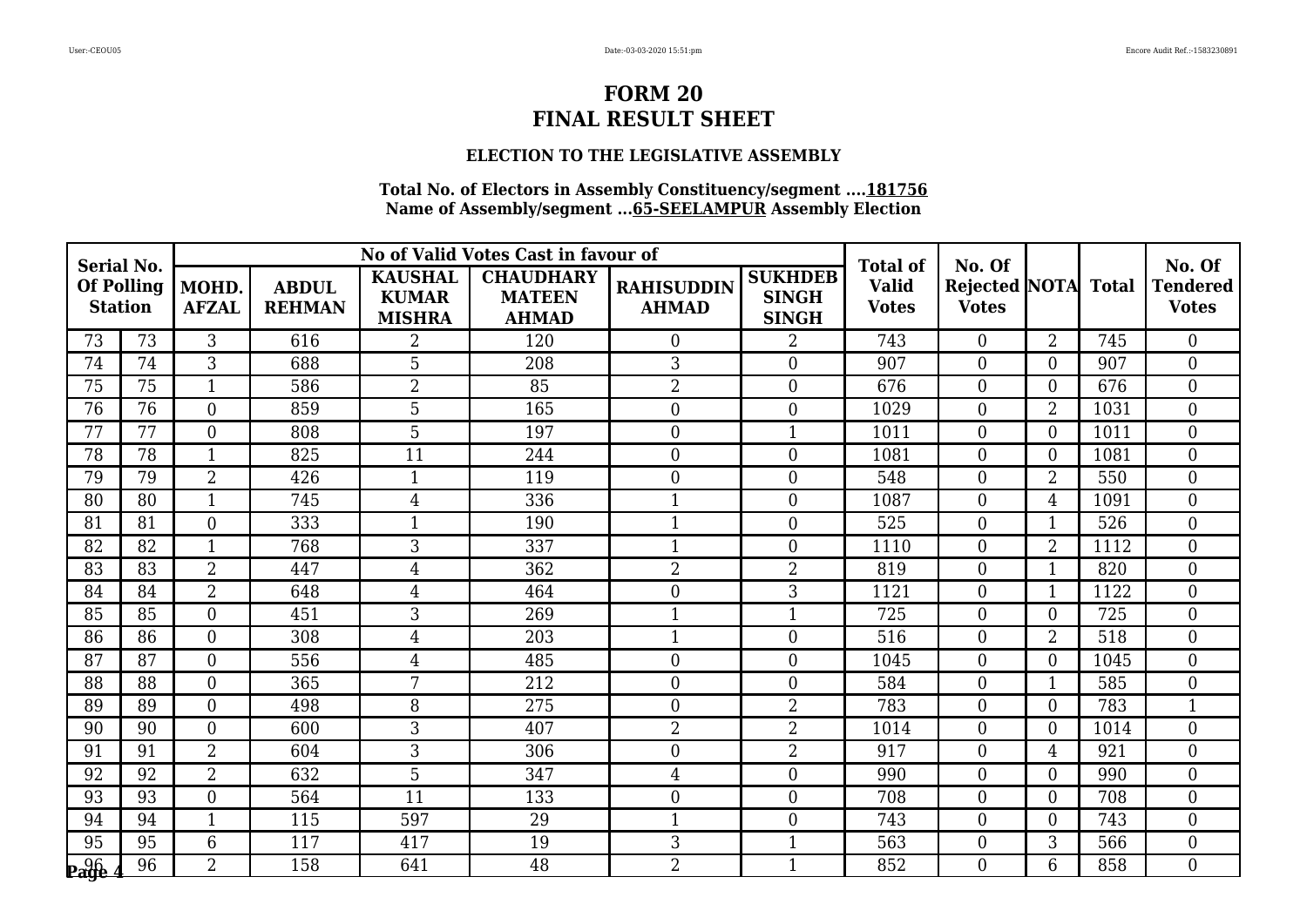### **ELECTION TO THE LEGISLATIVE ASSEMBLY**

| Serial No.                                  |     |                       |                               |                                                 | No of Valid Votes Cast in favour of               |                                   |                                                | <b>Total of</b>              | No. Of                              |                |      | No. Of                          |
|---------------------------------------------|-----|-----------------------|-------------------------------|-------------------------------------------------|---------------------------------------------------|-----------------------------------|------------------------------------------------|------------------------------|-------------------------------------|----------------|------|---------------------------------|
| <b>Of Polling</b><br><b>Station</b>         |     | MOHD.<br><b>AFZAL</b> | <b>ABDUL</b><br><b>REHMAN</b> | <b>KAUSHAL</b><br><b>KUMAR</b><br><b>MISHRA</b> | <b>CHAUDHARY</b><br><b>MATEEN</b><br><b>AHMAD</b> | <b>RAHISUDDIN</b><br><b>AHMAD</b> | <b>SUKHDEB</b><br><b>SINGH</b><br><b>SINGH</b> | <b>Valid</b><br><b>Votes</b> | Rejected NOTA Total<br><b>Votes</b> |                |      | <b>Tendered</b><br><b>Votes</b> |
| 97                                          | 97  | $\mathbf{1}$          | 139                           | 620                                             | 34                                                | $\overline{2}$                    | $\boldsymbol{0}$                               | 796                          | $\overline{0}$                      | 5              | 801  | $\theta$                        |
| 98                                          | 98  | $\overline{0}$        | 55                            | 323                                             | 6                                                 | $\boldsymbol{0}$                  |                                                | 385                          | $\boldsymbol{0}$                    |                | 386  | $\overline{0}$                  |
| 99                                          | 99  | $\boldsymbol{0}$      | 153                           | 526                                             | $\overline{52}$                                   | $\mathbf{0}$                      | $\overline{2}$                                 | 733                          | $\boldsymbol{0}$                    | 3              | 736  | $\boldsymbol{0}$                |
| 100                                         | 100 | $\overline{2}$        | 191                           | 599                                             | 60                                                | $\mathbf{1}$                      | $\boldsymbol{0}$                               | 853                          | $\boldsymbol{0}$                    | $\overline{4}$ | 857  | $\overline{0}$                  |
| 101                                         | 101 | $\overline{2}$        | 144                           | 338                                             | $\overline{27}$                                   | $\overline{0}$                    | $\boldsymbol{0}$                               | 511                          | $\boldsymbol{0}$                    | $\mathbf 1$    | 512  | $\overline{0}$                  |
| 102                                         | 102 | $\mathbf{1}$          | 111                           | 468                                             | 29                                                | $\mathbf{0}$                      | $\boldsymbol{0}$                               | 609                          | $\boldsymbol{0}$                    | $\overline{4}$ | 613  | $\boldsymbol{0}$                |
| 103                                         | 103 | $\overline{0}$        | 116                           | 625                                             | 47                                                | $\overline{0}$                    | $\boldsymbol{0}$                               | 788                          | $\boldsymbol{0}$                    | 3              | 791  | $\overline{0}$                  |
| 104                                         | 104 | $\mathbf{1}$          | 142                           | 557                                             | 107                                               | $\boldsymbol{0}$                  | $\boldsymbol{0}$                               | 807                          | $\boldsymbol{0}$                    | 5              | 812  | $\mathbf{0}$                    |
| 105                                         | 105 | 3                     | 177                           | 562                                             | 38                                                | $\mathbf{1}$                      | $\boldsymbol{0}$                               | 781                          | $\boldsymbol{0}$                    | 5              | 786  | $\mathbf{0}$                    |
| 106                                         | 106 | $\overline{5}$        | 132                           | 489                                             | 40                                                | $\overline{0}$                    | $\mathbf{1}$                                   | 667                          | $\overline{0}$                      |                | 668  | $\overline{0}$                  |
| 107                                         | 107 | 3                     | 145                           | 401                                             | 55                                                | $\mathbf 1$                       | $\boldsymbol{0}$                               | 605                          | $\boldsymbol{0}$                    | $\overline{4}$ | 609  | $\overline{0}$                  |
| 108                                         | 108 | $\overline{2}$        | 130                           | 380                                             | 39                                                | $\mathbf{1}$                      | $\boldsymbol{0}$                               | 552                          | $\boldsymbol{0}$                    | $\overline{0}$ | 552  | $\overline{0}$                  |
| 109                                         | 109 | $\mathbf{1}$          | 209                           | 552                                             | 27                                                | $\boldsymbol{0}$                  | $\mathbf{1}$                                   | 790                          | $\boldsymbol{0}$                    | $\overline{4}$ | 794  | $\boldsymbol{0}$                |
| 110                                         | 110 | $\overline{0}$        | 71                            | 296                                             | 22                                                | $\overline{0}$                    | $\boldsymbol{0}$                               | 389                          | $\overline{0}$                      | $\mathbf{1}$   | 390  | $\overline{0}$                  |
| 111                                         | 111 | $\overline{4}$        | 569                           | 197                                             | 120                                               | $\overline{0}$                    | $\boldsymbol{0}$                               | 890                          | $\boldsymbol{0}$                    | $\overline{2}$ | 892  | $\overline{0}$                  |
| 112                                         | 112 | $\mathbf{1}$          | 629                           | 33                                              | 186                                               | $\mathbf{0}$                      | 3                                              | 852                          | $\boldsymbol{0}$                    | $\overline{0}$ | 852  | $\boldsymbol{0}$                |
| 113                                         | 113 | $\overline{0}$        | 347                           | 24                                              | 141                                               | $\mathbf{1}$                      | $\boldsymbol{0}$                               | 513                          | $\boldsymbol{0}$                    | $\theta$       | 513  | $\overline{0}$                  |
| 114                                         | 114 | $\overline{2}$        | 794                           | $\overline{25}$                                 | 265                                               | $\mathbf{1}$                      | $\boldsymbol{0}$                               | 1087                         | $\boldsymbol{0}$                    | $\mathbf 1$    | 1088 | $\overline{0}$                  |
| 115                                         | 115 | $\overline{2}$        | 395                           | $\overline{2}$                                  | 274                                               | $\mathbf{1}$                      | $\boldsymbol{0}$                               | 674                          | $\overline{0}$                      |                | 675  | $\overline{0}$                  |
| 116                                         | 116 | $\mathbf{1}$          | 561                           | 11                                              | 385                                               | $\boldsymbol{0}$                  | $\overline{2}$                                 | 960                          | $\boldsymbol{0}$                    | $\overline{2}$ | 962  | $\boldsymbol{0}$                |
| 117                                         | 117 | $\overline{2}$        | 456                           | $\overline{4}$                                  | 265                                               | $\mathbf{1}$                      | $\mathbf{1}$                                   | 729                          | $\overline{0}$                      | $\theta$       | 729  | $\overline{0}$                  |
| 118                                         | 118 | 3                     | 120                           | 403                                             | 66                                                | $\boldsymbol{0}$                  | $\mathbf{1}$                                   | 593                          | $\boldsymbol{0}$                    | $\overline{0}$ | 593  | $\overline{0}$                  |
| 119                                         | 119 | 3                     | 184                           | 276                                             | 57                                                | $\boldsymbol{0}$                  | $\boldsymbol{0}$                               | 520                          | $\boldsymbol{0}$                    | $\overline{2}$ | 522  | $\mathbf{0}$                    |
| $\mathbf{p}_\mathbf{a}\mathbf{g}\mathbf{e}$ | 120 | 9                     | 315                           | 319                                             | 85                                                | $\mathbf{1}$                      | $\theta$                                       | 729                          | $\Omega$                            |                | 730  | $\Omega$                        |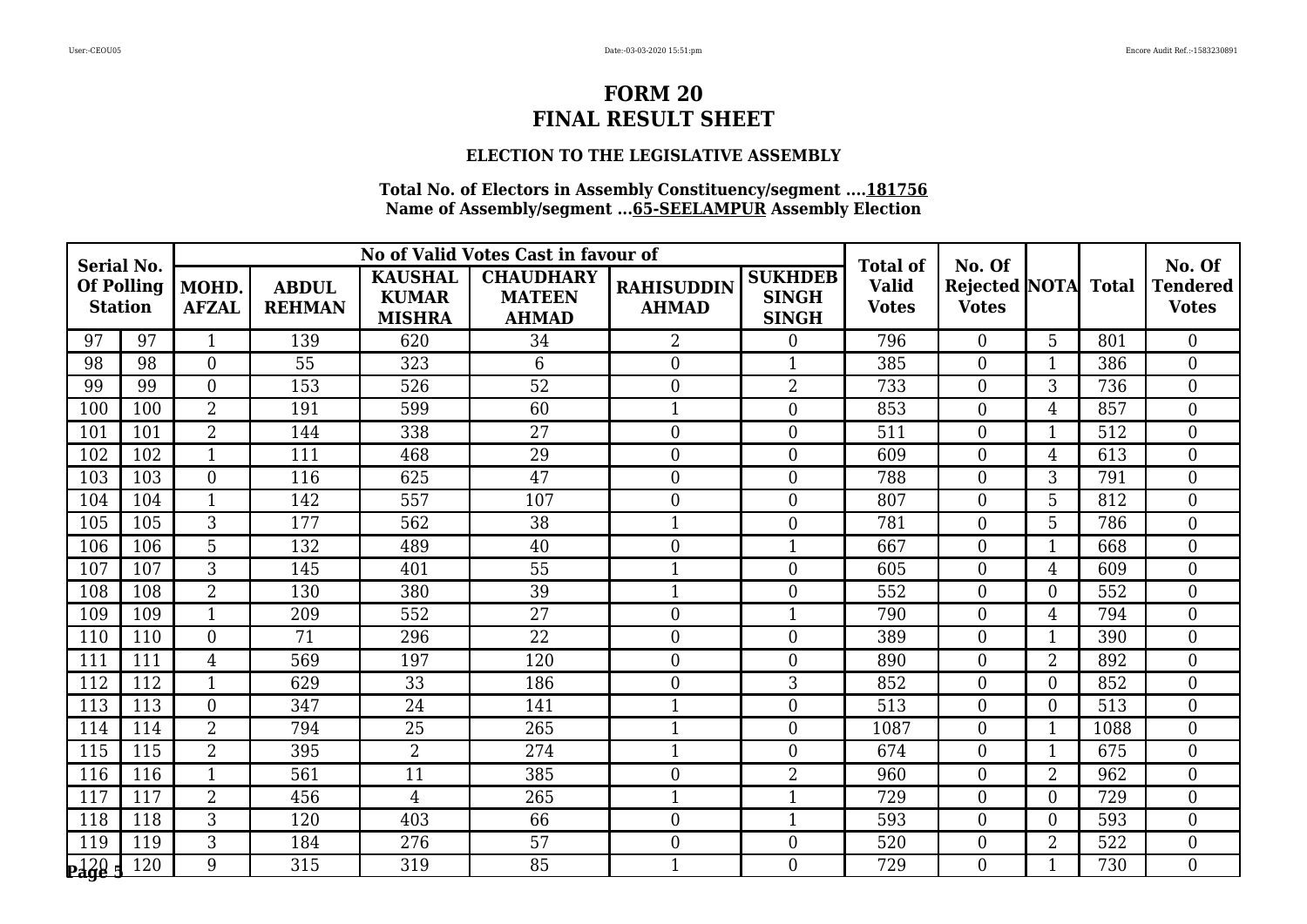### **ELECTION TO THE LEGISLATIVE ASSEMBLY**

| <b>Serial No.</b>                   |                  |                       |                               |                                                 | No of Valid Votes Cast in favour of               |                                   |                                                | <b>Total of</b>              | No. Of                                     |                |      | No. Of                          |
|-------------------------------------|------------------|-----------------------|-------------------------------|-------------------------------------------------|---------------------------------------------------|-----------------------------------|------------------------------------------------|------------------------------|--------------------------------------------|----------------|------|---------------------------------|
| <b>Of Polling</b><br><b>Station</b> |                  | MOHD.<br><b>AFZAL</b> | <b>ABDUL</b><br><b>REHMAN</b> | <b>KAUSHAL</b><br><b>KUMAR</b><br><b>MISHRA</b> | <b>CHAUDHARY</b><br><b>MATEEN</b><br><b>AHMAD</b> | <b>RAHISUDDIN</b><br><b>AHMAD</b> | <b>SUKHDEB</b><br><b>SINGH</b><br><b>SINGH</b> | <b>Valid</b><br><b>Votes</b> | <b>Rejected NOTA</b> Total<br><b>Votes</b> |                |      | <b>Tendered</b><br><b>Votes</b> |
| 121                                 | 121              | $\overline{0}$        | 89                            | 297                                             | 64                                                | $\overline{0}$                    | $\boldsymbol{0}$                               | 450                          | $\overline{0}$                             | $\mathbf{1}$   | 451  | $\overline{0}$                  |
| 122                                 | 122              | $\mathbf{1}$          | 203                           | 674                                             | 100                                               | 5                                 | $\boldsymbol{0}$                               | 983                          | $\overline{0}$                             | $\mathbf 1$    | 984  | $\theta$                        |
| 123                                 | 123              | 6                     | 444                           | 279                                             | 256                                               | 3                                 | $\overline{2}$                                 | 990                          | $\overline{0}$                             | $\overline{2}$ | 992  | $\overline{0}$                  |
| 124                                 | 124              | $\overline{4}$        | 176                           | 505                                             | 84                                                | $\mathbf{1}$                      | $\mathbf{1}$                                   | 771                          | $\overline{0}$                             | 5              | 776  | $\theta$                        |
| 125                                 | 125              | 3                     | 932                           | 9                                               | 240                                               | $\overline{2}$                    | $\boldsymbol{0}$                               | 1186                         | $\boldsymbol{0}$                           | 3              | 1189 | $\overline{0}$                  |
| 126                                 | 126              | $\overline{4}$        | 714                           | 5                                               | 374                                               | $\overline{1}$                    | $\overline{2}$                                 | 1100                         | $\boldsymbol{0}$                           | 3              | 1103 | $\mathbf{1}$                    |
| 127                                 | 127              | $\overline{2}$        | 614                           | 10                                              | 241                                               | 3                                 | 7                                              | 877                          | $\overline{0}$                             | $\mathbf{1}$   | 878  | $\overline{0}$                  |
| 128                                 | 128              | 3                     | 787                           | 16                                              | 269                                               | $\mathbf{1}$                      | $\overline{2}$                                 | 1078                         | $\overline{0}$                             | $\mathbf{1}$   | 1079 | $\theta$                        |
| 129                                 | 129              | $\overline{13}$       | 540                           | 157                                             | 93                                                | $\overline{0}$                    | $\boldsymbol{0}$                               | 803                          | $\theta$                                   | $\overline{2}$ | 805  | $\overline{0}$                  |
| 130                                 | 130              | 37                    | 620                           | 192                                             | 96                                                | $\mathbf 1$                       | $\overline{2}$                                 | 948                          | $\overline{0}$                             | $\overline{4}$ | 952  | $\overline{0}$                  |
| 131                                 | 131              | $\mathbf{1}$          | 579                           | 34                                              | 64                                                | $\mathbf{1}$                      | $\mathbf{1}$                                   | 680                          | $\overline{0}$                             | 3              | 683  | $\overline{0}$                  |
| 132                                 | 132              | $\overline{2}$        | 441                           | 11                                              | 31                                                | $\overline{0}$                    | $\mathbf{1}$                                   | 486                          | $\overline{0}$                             | $\mathbf{1}$   | 487  | $\theta$                        |
| 133                                 | 133              | 3                     | 739                           | 35                                              | 69                                                | 5                                 | 7                                              | 858                          | $\overline{0}$                             | $\overline{2}$ | 860  | $\overline{0}$                  |
| 134                                 | $13\overline{4}$ | $\mathbf{1}$          | 497                           | $\overline{15}$                                 | 44                                                | $\boldsymbol{0}$                  | $\,6\,$                                        | 563                          | $\overline{0}$                             | $\mathbf{1}$   | 564  | $\overline{0}$                  |
| 135                                 | 135              | $\overline{0}$        | 696                           | 9                                               | 52                                                | $\overline{2}$                    | 3                                              | 762                          | $\theta$                                   | $\Omega$       | 762  | $\Omega$                        |
| 136                                 | 136              | $\overline{0}$        | 820                           | 68                                              | 53                                                | 3                                 | $\overline{4}$                                 | 948                          | $\boldsymbol{0}$                           | 3              | 951  | $\overline{0}$                  |
| 137                                 | 137              | $\overline{2}$        | 216                           | 326                                             | 38                                                | $\overline{2}$                    | $\boldsymbol{0}$                               | 584                          | $\overline{0}$                             | $\overline{2}$ | 586  | $\boldsymbol{0}$                |
| 138                                 | 138              | $\overline{0}$        | 311                           | 114                                             | 40                                                | $\mathbf{1}$                      | $\mathbf{1}$                                   | 467                          | $\overline{0}$                             | $\Omega$       | 467  | $\theta$                        |
| 139                                 | 139              | 7                     | 650                           | 361                                             | $\overline{37}$                                   | $\mathbf{1}$                      | $\overline{2}$                                 | 1058                         | $\overline{0}$                             | 3              | 1061 | $\theta$                        |
| 140                                 | 140              | $\mathbf{1}$          | 571                           | 89                                              | 51                                                | 3                                 | $\overline{2}$                                 | 717                          | $\overline{0}$                             | $\overline{2}$ | 719  | $\overline{0}$                  |
| 141                                 | 141              | $\overline{0}$        | 87                            | 394                                             | 55                                                | $\mathbf{1}$                      | $\mathbf{1}$                                   | 538                          | $\overline{0}$                             | $\overline{2}$ | 540  | $\theta$                        |
| 142                                 | 142              | 7                     | 341                           | 491                                             | 92                                                | $\mathbf{1}$                      | 3                                              | 935                          | $\boldsymbol{0}$                           | $\overline{2}$ | 937  | $\overline{0}$                  |
| 143                                 | 143              | 7                     | 417                           | 523                                             | 68                                                | $\mathbf{1}$                      | $\boldsymbol{0}$                               | 1016                         | $\boldsymbol{0}$                           | $\overline{2}$ | 1018 | $\boldsymbol{0}$                |
| $\frac{144}{666}$                   | 144              | 3                     | 327                           | 383                                             | 52                                                | $\mathbf{1}$                      | $\mathbf{1}$                                   | 767                          | $\Omega$                                   | $\Omega$       | 767  | $\theta$                        |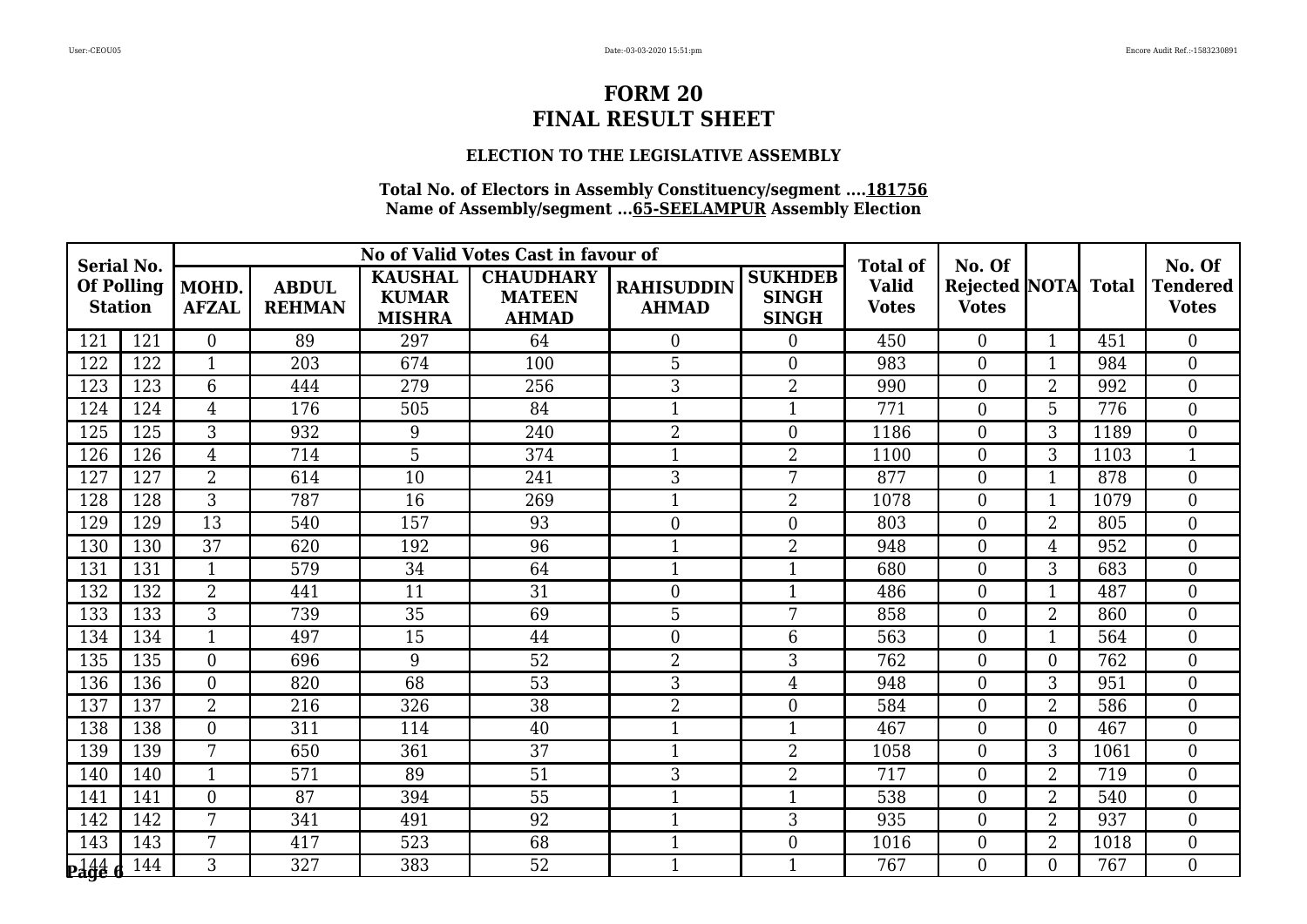### **ELECTION TO THE LEGISLATIVE ASSEMBLY**

| <b>Serial No.</b>                   |                     |                       |                               |                                                 | No of Valid Votes Cast in favour of               |                                   |                                                | <b>Total of</b>              | No. Of                                     |                |        | No. Of                          |
|-------------------------------------|---------------------|-----------------------|-------------------------------|-------------------------------------------------|---------------------------------------------------|-----------------------------------|------------------------------------------------|------------------------------|--------------------------------------------|----------------|--------|---------------------------------|
| <b>Of Polling</b><br><b>Station</b> |                     | MOHD.<br><b>AFZAL</b> | <b>ABDUL</b><br><b>REHMAN</b> | <b>KAUSHAL</b><br><b>KUMAR</b><br><b>MISHRA</b> | <b>CHAUDHARY</b><br><b>MATEEN</b><br><b>AHMAD</b> | <b>RAHISUDDIN</b><br><b>AHMAD</b> | <b>SUKHDEB</b><br><b>SINGH</b><br><b>SINGH</b> | <b>Valid</b><br><b>Votes</b> | <b>Rejected NOTA</b> Total<br><b>Votes</b> |                |        | <b>Tendered</b><br><b>Votes</b> |
| 145                                 | 145                 |                       | 373                           | 53                                              | 61                                                | 6                                 |                                                | 495                          | $\overline{0}$                             | $\Omega$       | 495    | $\overline{0}$                  |
| 146                                 | 146                 | $\overline{2}$        | 500                           | 425                                             | 93                                                | $\mathbf{1}$                      |                                                | 1022                         | $\overline{0}$                             |                | 1023   | $\overline{0}$                  |
| 147                                 | 147                 | $\overline{0}$        | 927                           | 19                                              | 88                                                | 6                                 | $\boldsymbol{0}$                               | 1040                         | $\boldsymbol{0}$                           | $\overline{2}$ | 1042   | $\boldsymbol{0}$                |
| 148                                 | 148                 | $\overline{4}$        | 667                           | 241                                             | 153                                               | $\mathbf{1}$                      | $\mathbf{1}$                                   | 1067                         | $\overline{0}$                             | 3              | 1070   | $\theta$                        |
| 149                                 | 149                 | $\overline{0}$        | 334                           | 173                                             | 27                                                | $\mathbf{1}$                      | $\overline{0}$                                 | 535                          | $\boldsymbol{0}$                           |                | 536    | $\overline{0}$                  |
| 150                                 | 150                 | $\overline{4}$        | 302                           | 85                                              | 30                                                | $\overline{0}$                    | $\overline{0}$                                 | 421                          | $\boldsymbol{0}$                           | $\theta$       | 421    | $\overline{0}$                  |
| 151                                 | 151                 | $\mathbf{1}$          | 542                           | 103                                             | 97                                                | $\overline{2}$                    | $\overline{0}$                                 | 745                          | $\boldsymbol{0}$                           | $\overline{2}$ | 747    | $\boldsymbol{0}$                |
| 152                                 | 152                 | $\overline{2}$        | 515                           | 155                                             | 48                                                | $\overline{0}$                    | $\overline{2}$                                 | 722                          | $\overline{0}$                             |                | 723    | $\boldsymbol{0}$                |
| 153                                 | 153                 | $\overline{0}$        | 443                           | 36                                              | $\overline{37}$                                   | $\mathbf{1}$                      | 1                                              | 518                          | $\overline{0}$                             | 4              | 522    | $\theta$                        |
| 154                                 | 154                 | $\overline{2}$        | 426                           | 381                                             | 86                                                | $\overline{2}$                    | 3                                              | 900                          | $\overline{0}$                             |                | 901    | $\overline{0}$                  |
| 155                                 | 155                 | $\overline{2}$        | 552                           | 467                                             | 69                                                | $\mathbf{1}$                      | 1                                              | 1092                         | $\boldsymbol{0}$                           | $\overline{2}$ | 1094   | $\overline{0}$                  |
| 156                                 | 156                 | $\overline{0}$        | 508                           | 119                                             | 113                                               | $\overline{2}$                    | $\overline{0}$                                 | 742                          | $\overline{0}$                             | 5              | 747    | $\boldsymbol{0}$                |
| 157                                 | 157                 | $\mathbf{1}$          | 315                           | $\overline{2}$                                  | 54                                                | $\mathbf{1}$                      | $\mathbf{1}$                                   | 374                          | $\overline{0}$                             | 3              | 377    | $\overline{0}$                  |
| 158                                 | 158                 | $\mathbf{1}$          | 800                           | $\overline{53}$                                 | 125                                               | $\overline{2}$                    | $\overline{0}$                                 | 981                          | $\boldsymbol{0}$                           | 5              | 986    | $\overline{0}$                  |
| 159                                 | 159                 |                       | 489                           | 532                                             | 94                                                |                                   | 2                                              | 1119                         | $\boldsymbol{0}$                           | 4              | 1123   | $\overline{0}$                  |
| 160                                 | 160                 | 3                     | 373                           | 559                                             | 107                                               | $\mathbf{1}$                      | 1                                              | 1044                         | $\boldsymbol{0}$                           | $\theta$       | 1044   | $\overline{0}$                  |
| 161                                 | 161                 |                       | 164                           | 469                                             | 15                                                | $\boldsymbol{0}$                  | $\overline{0}$                                 | 649                          | $\overline{0}$                             | $\overline{0}$ | 649    | $\boldsymbol{0}$                |
| 162                                 | 162                 | 3                     | 291                           | 323                                             | $\overline{75}$                                   | $\mathbf{1}$                      | $\mathbf{1}$                                   | 694                          | $\overline{0}$                             | $\theta$       | 694    | $\overline{0}$                  |
| 163                                 | 163                 | $\mathbf{1}$          | 658                           | 164                                             | 142                                               | $\overline{2}$                    | $\overline{2}$                                 | 969                          | $\overline{0}$                             | 1              | 970    | $\overline{0}$                  |
| <b>Votes</b>                        | <b>Total EVM</b>    | 348                   | 72611                         | 35619                                           | 20207                                             | 175                               | 151                                            | 129111                       | $\bf{0}$                                   | 311            | 129422 | $\overline{2}$                  |
| <b>Total Postal</b>                 | <b>Ballot Votes</b> | $\overline{4}$        | 83                            | 155                                             | 40                                                | $\boldsymbol{0}$                  | $\boldsymbol{0}$                               | 282                          | 101                                        | $\overline{0}$ | 383    | $\boldsymbol{0}$                |